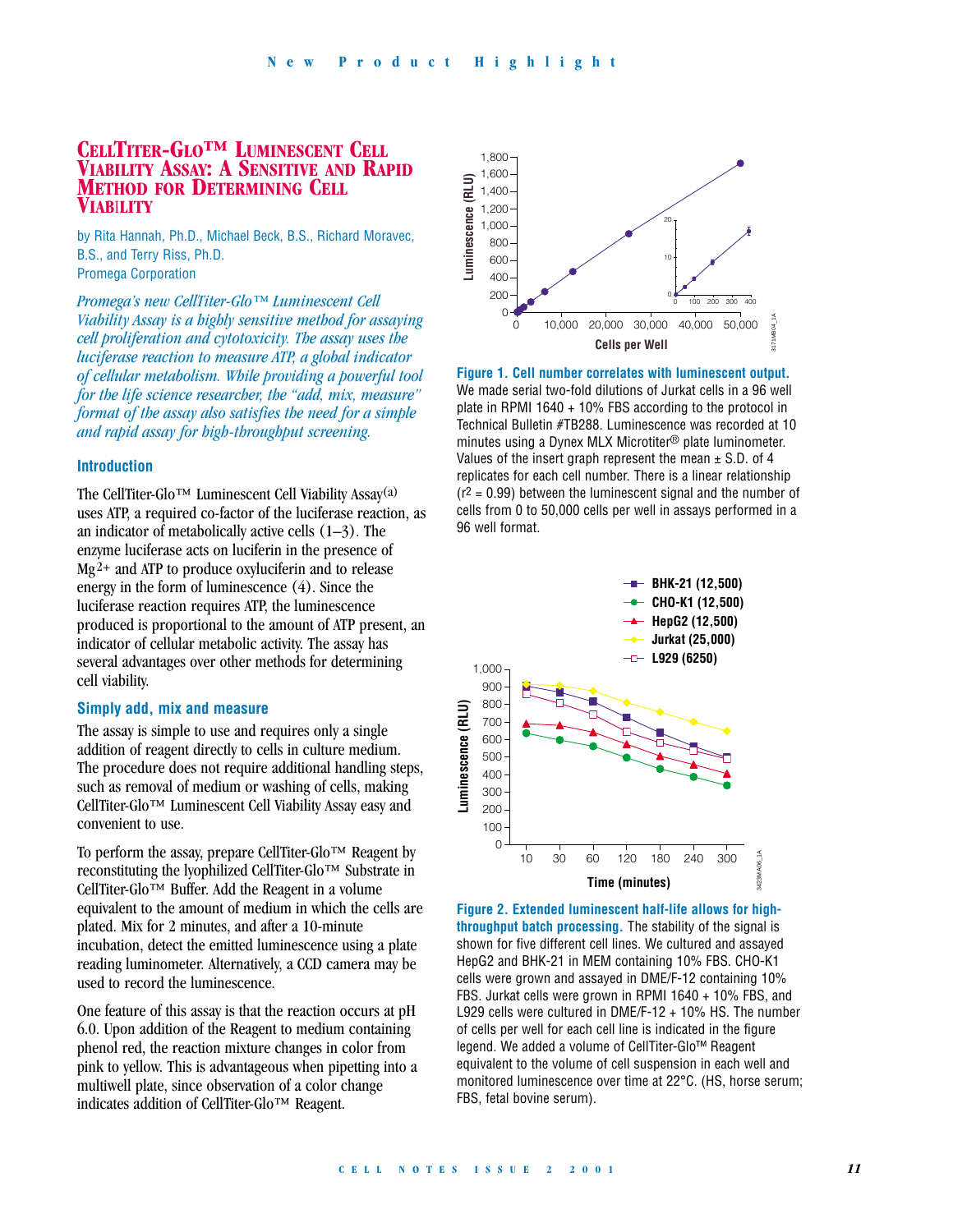### **Sensitivity and linearity up to 3 logs**

The CellTiter-Glo™ Luminescent Cell Viability Assay is sensitive and linear up to 3 logarithms (Figure 1). The signal equivalent to 50 Jurkat cells is greater than two standard deviations above the background signal from serum-supplemented medium without cells. The r2 value of 0.99 demonstrates the linear nature of the assay between 0 and 50,000 cells. For some cell lines, detection of as few as 4 cells is possible (5). This extreme sensitivity extends the linear range of the assay to 4 logs for some cell lines. The linearity of the assay is similar for both adherent and suspension cell lines tested at Promega.

The sensitivity and reproducibility of the CellTiter-Glo™ Assay are reflected in its excellent Z-factor value. Z-factor is a dimensionless measure of high-throughput assay quality that is based on the dynamic range of the assay and the data variability. Assays with Z-factors approaching 1.0 are considered excellent (6). The CellTiter-Glo<sup>TM</sup> Luminescent Cell Viability Assay has a Z-factor value of 0.96.

## **Long half-life: Generally greater than 5 hours**

The CellTiter-Glo™ Luminescent Cell Viability Assay generates a "glow-type" luminescent signal that has a halflife generally of 5 hours depending on cell type, medium and serum used (Figure 2). Historically, reagents for ATP assays used firefly luciferase purified from *Photinus pyralis* (7). However, *P. pyralis* luciferase has only moderate stability in vitro and is sensitive to environmental factors such as pH and detergents. These characteristics limit the potential for developing a robust, homogeneous ATP assay. However, by selecting for characteristics that improve performance in various environmental conditions, Promega has developed a more stable form of firefly luciferase derived from *Photuris pennsylvanica.* This modified luciferase with its improved stability is the basis for robustness of the CellTiter-Glo™ Assay.

### **Protection from endogenous ATPases**

During cell death, levels of ATP drop rapidly as metabolism shuts down and ATP is degraded by endogenous ATPases. The CellTiter-Glo™ Reagent contains inhibitors that block the activity of these ATPases upon cell lysis. Figure 3 illustrates the protection from ATPases conferred by the presence of inhibitors in CellTiter-Glo™ Buffer.

### **Minimal effect of phenol red and other additives on assay performance**

Phenol red is used as a pH indicator in many culture media, but its presence adversely affects some luciferase assays. To assess the effect of phenol red on the CellTiter-



**Figure 3. Inhibition of ATPase activity by the CellTiter™-Glo Reagent.** We used cell lysate obtained through 3–4 freezethaws of  $1.5 \times 10^5$  L929 cells/ml of DME/F-12 (1:1) contianing 10% horse serum. We prepared two pools of cell lysate that were incubated at 22°C. To one pool, we added an equal volume of 50mM HEPES (pH 7.5; no inhibitor), and to the other we added an equal volume of CellTiter-Glo™ Buffer (inhibitor). We removed 100µl aliquots at ten 60-minute time intervals and added 20µl 5X CellTiter-Glo™ Substrate (luciferin/luciferase mixture in buffer), mixed, and read luminescent output. Quadruplicate samples were taken at each time point.

|                  | <b>Concentration</b> |      |      |      |      |
|------------------|----------------------|------|------|------|------|
| <b>Solvent</b>   | 0.5%                 | 1.0% | 2.0% | 4.0% | 5.0% |
| DMS <sub>0</sub> | 110                  | 114  | 119  | 124  | N.D. |
| DMF              | 104                  | 98   | 106  | 96   | N.D. |
| Acetonitrile     | 99                   | 102  | 97   | ND   | N.D. |
| Methylpyridone   | 110                  | 89   | 112  | 77   | N.D. |
| Ethanol          | N.D.                 | 100  | N.D. | N.D. | 100  |

#### **Table 1. Effect of Solvent on Luciferase Reaction: Percent RLU Compared to DPBS-Only Control.**

N.D., no data available.

For these experiments, we prepared a 96 well plate containing  $5 \times 10^4$  cells/well in 50 $\mu$ l RPMI + 10%FBS. To this, we added 50µl of medium containing a 4X concentration of the solvent tested in each assay. We added 100µl CellTiter-Glo™ Reagent, mixed and read luminescence.

 $Glo<sup>TM</sup>$  Assay, we spiked a sample of RPMI 1640 (without phenol red) + 10% FBS with 1µM ATP and added varying concentrations of phenol red [1X or normal working concentration (5.3g/l), 0.5X, and 2X]. The phenol red had minimal effect on the assay, with less than 10% loss in activity and no effect on half-life (data not shown).